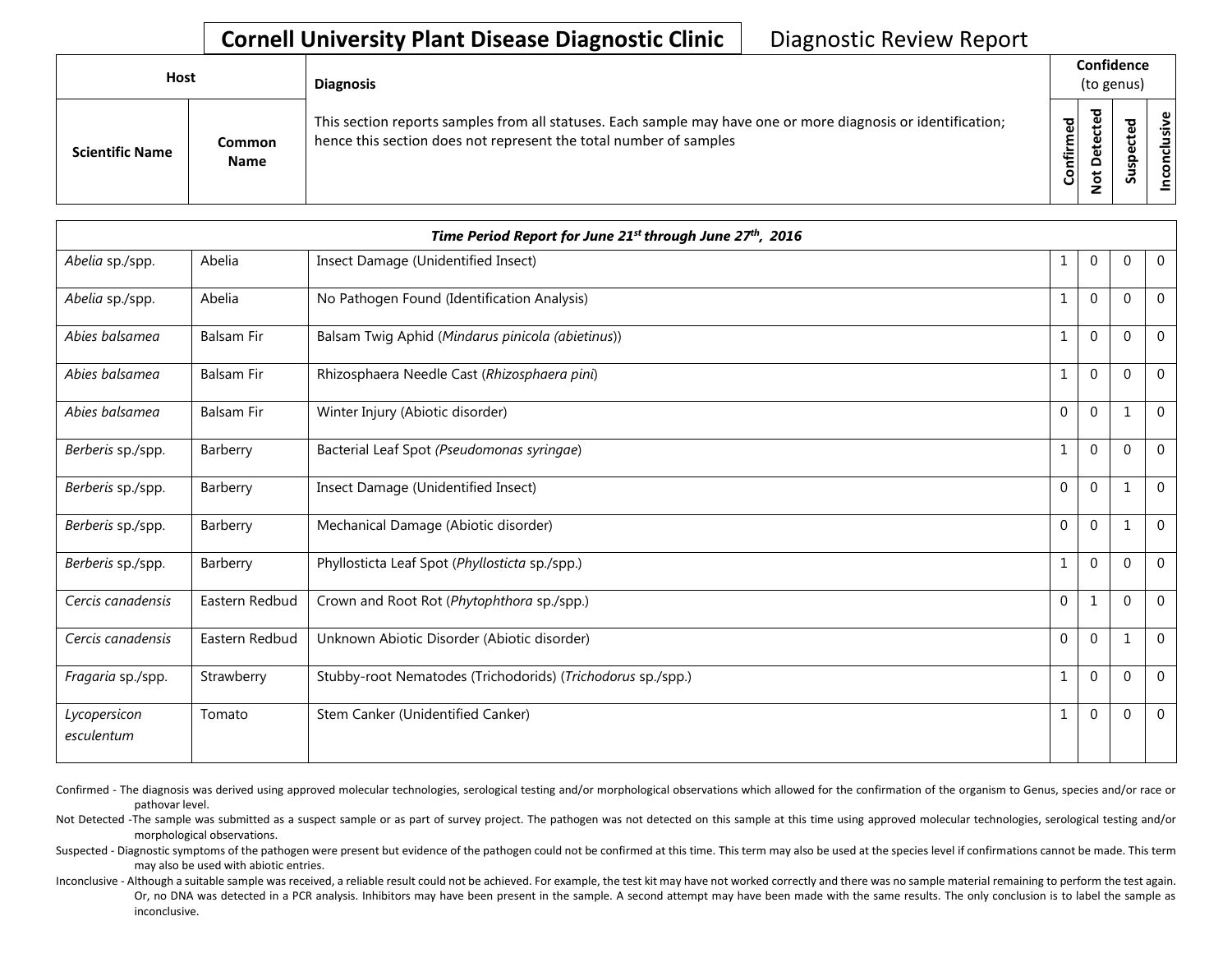| Host                   |                       | <b>Diagnosis</b>                                                                                                                                                                   |           | Confidence<br>(to genus) |  |                 |
|------------------------|-----------------------|------------------------------------------------------------------------------------------------------------------------------------------------------------------------------------|-----------|--------------------------|--|-----------------|
| <b>Scientific Name</b> | Common<br><b>Name</b> | This section reports samples from all statuses. Each sample may have one or more diagnosis or identification;<br>hence this section does not represent the total number of samples | Confirmed | ᇃ<br>o<br>سد<br>–<br>-   |  | ω<br>usiv<br>᠊ᠣ |

| Lycopersicon             | Tomato                | Stem Rot (Botrytis sp./spp.)                                        |              | $\mathbf 0$  | 0              | $\overline{0}$ |
|--------------------------|-----------------------|---------------------------------------------------------------------|--------------|--------------|----------------|----------------|
| esculentum               |                       |                                                                     |              |              |                |                |
| Ocimum basilicum         | Sweet Basil           | Downy Mildew (Peronospora belbahrii)                                | 1            | $\mathbf 0$  | $\Omega$       | $\overline{0}$ |
| Ocimum basilicum         | <b>Sweet Basil</b>    | Not Pathogen; Saprophyte (Secondary Agents; Saprophytes; Unspecif.) |              | $\mathbf{0}$ | $\Omega$       | $\overline{0}$ |
| Ocimum basilicum         | Sweet Basil           | Sunscald (Abiotic disorder)                                         | $\mathbf{0}$ | $\mathbf{0}$ | $\overline{3}$ | $\mathbf{0}$   |
| Pinus strobus            | Eastern White<br>pine | Not Pathogen; Saprophyte (Secondary Agents; Saprophytes; Unspecif.) |              | $\mathbf{0}$ | $\Omega$       | $\overline{0}$ |
| Pinus strobus            | Eastern White<br>pine | Pine Bark Adelgid (Pineus strobi)                                   | $\mathbf{0}$ | $\mathbf 0$  | $\overline{3}$ | $\overline{0}$ |
| Pinus strobus            | Eastern White<br>pine | Pine Tube Moth (Argyrotaenia pinatubana)                            | $\mathbf{0}$ | $\mathbf{0}$ | $\mathbf{1}$   | $\overline{0}$ |
| Pinus strobus            | Eastern White<br>pine | Root Damage (Abiotic disorder)                                      | $\Omega$     | $\mathbf{0}$ | 2              | $\overline{0}$ |
| Platanus x<br>acerifolia | London<br>Planetree   | No Pathogen Found (Identification Analysis)                         |              | $\mathbf{0}$ | $\mathbf 0$    | $\overline{0}$ |
| Platanus x<br>acerifolia | London<br>Planetree   | Root Damage (Abiotic disorder)                                      | $\mathbf{0}$ | $\mathbf{0}$ | 1              | $\overline{0}$ |

- Confirmed The diagnosis was derived using approved molecular technologies, serological testing and/or morphological observations which allowed for the confirmation of the organism to Genus, species and/or race or pathovar level.
- Not Detected -The sample was submitted as a suspect sample or as part of survey project. The pathogen was not detected on this sample at this time using approved molecular technologies, serological testing and/or morphological observations.
- Suspected Diagnostic symptoms of the pathogen were present but evidence of the pathogen could not be confirmed at this time. This term may also be used at the species level if confirmations cannot be made. This term may also be used with abiotic entries.
- Inconclusive Although a suitable sample was received, a reliable result could not be achieved. For example, the test kit may have not worked correctly and there was no sample material remaining to perform the test again. Or, no DNA was detected in a PCR analysis. Inhibitors may have been present in the sample. A second attempt may have been made with the same results. The only conclusion is to label the sample as inconclusive.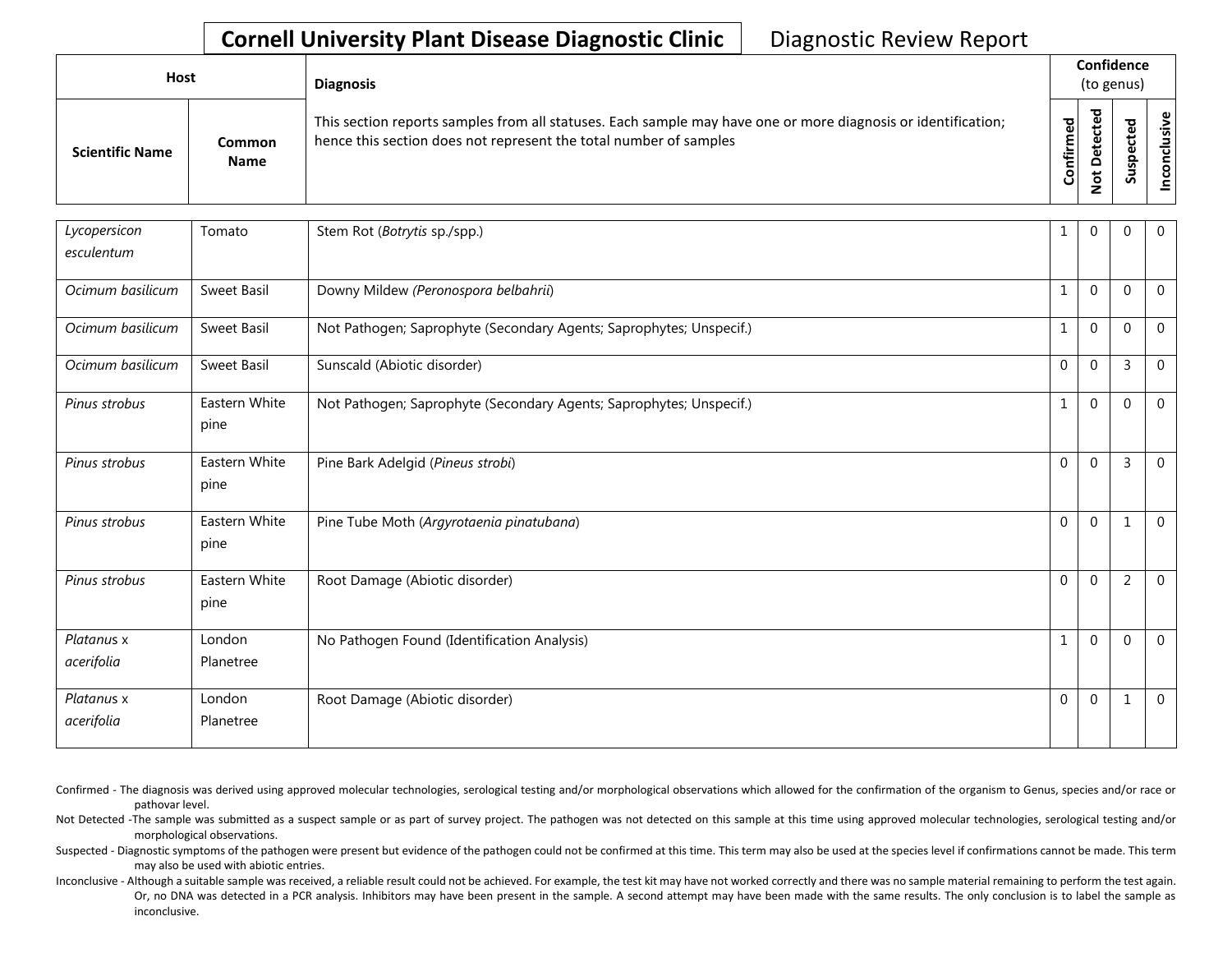| Host                   |                       | <b>Diagnosis</b>                                                                                                                                                                   | Confidence<br>(to genus) |   |        |  |
|------------------------|-----------------------|------------------------------------------------------------------------------------------------------------------------------------------------------------------------------------|--------------------------|---|--------|--|
| <b>Scientific Name</b> | Common<br><b>Name</b> | This section reports samples from all statuses. Each sample may have one or more diagnosis or identification;<br>hence this section does not represent the total number of samples | ъ<br>≔<br>ں              | ъ | s<br>Ō |  |

| Prunus sp./spp.          | <b>Stone Fruits</b>     | Dagger Nematodes (Xiphinema sp./spp.)                               | 1              | 0            | 0            | $\overline{0}$ |
|--------------------------|-------------------------|---------------------------------------------------------------------|----------------|--------------|--------------|----------------|
| Prunus sp./spp.          | <b>Stone Fruits</b>     | Foliar Nematodes (Aphelenchoides sp./spp.)                          | $\overline{4}$ | $\mathbf 0$  | $\Omega$     | $\mathbf 0$    |
| Prunus sp./spp.          | <b>Stone Fruits</b>     | Lesion Nematodes (Pratylenchus sp./spp.)                            | $\overline{4}$ | $\mathbf 0$  | $\Omega$     | $\mathbf 0$    |
| Prunus sp./spp.          | <b>Stone Fruits</b>     | Pin Nematodes (Paratylenchus sp./spp.)                              | $\overline{2}$ | $\mathbf 0$  | $\Omega$     | $\mathbf 0$    |
| Prunus sp./spp.          | <b>Stone Fruits</b>     | Ring Nematodes (Criconemella sp./spp.)                              | $\mathbf{1}$   | $\mathbf{0}$ | $\Omega$     | $\mathbf 0$    |
| Quercus<br>macrocarpa    | <b>Bur Oak</b>          | Phytophthora Canker (Phytophthora sp./spp.)                         | $\mathbf{1}$   | $\mathbf{0}$ | $\Omega$     | $\mathbf 0$    |
| Quercus phellos          | <b>Willow Oak</b>       | Crown and Root Rot (Phytophthora sp./spp.)                          | $\mathbf 1$    | $\mathbf 0$  | $\Omega$     | $\mathbf 0$    |
| Quercus sp./spp.         | Oak                     | Leaf Spot (Tubakia dryina)                                          | $\mathbf 1$    | $\mathbf 0$  | $\Omega$     | $\mathbf 0$    |
| Quercus velutina         | <b>Black Oak</b>        | Insect Damage (Unidentified Insect)                                 | $\mathbf{1}$   | $\mathbf 0$  | $\mathbf{0}$ | $\mathbf{0}$   |
| Quercus velutina         | <b>Black Oak</b>        | Not Pathogen; Saprophyte (Secondary Agents; Saprophytes; Unspecif.) | $\mathbf{1}$   | $\mathbf 0$  | $\Omega$     | $\mathbf 0$    |
| Rhododendron<br>sp./spp. | Azalea;<br>Rhododendron | Armillaria Root Rot (Armillaria sp./spp.)                           | $\mathbf{1}$   | $\mathbf 0$  | $\Omega$     | $\mathbf 0$    |
| Rhododendron<br>sp./spp. | Azalea;<br>Rhododendron | Crown and Root Rot (Phytophthora sp./spp.)                          | $\mathbf 0$    | $\mathbf{1}$ | $\Omega$     | $\mathbf 0$    |
| Ribes sp./spp.           | Currant                 | Foliar Nematodes (Aphelenchoides sp./spp.)                          | $\mathbf{1}$   | $\mathbf 0$  | 0            | $\overline{0}$ |

Confirmed - The diagnosis was derived using approved molecular technologies, serological testing and/or morphological observations which allowed for the confirmation of the organism to Genus, species and/or race or pathovar level.

Not Detected -The sample was submitted as a suspect sample or as part of survey project. The pathogen was not detected on this sample at this time using approved molecular technologies, serological testing and/or morphological observations.

Suspected - Diagnostic symptoms of the pathogen were present but evidence of the pathogen could not be confirmed at this time. This term may also be used at the species level if confirmations cannot be made. This term may also be used with abiotic entries.

Inconclusive - Although a suitable sample was received, a reliable result could not be achieved. For example, the test kit may have not worked correctly and there was no sample material remaining to perform the test again. Or, no DNA was detected in a PCR analysis. Inhibitors may have been present in the sample. A second attempt may have been made with the same results. The only conclusion is to label the sample as inconclusive.